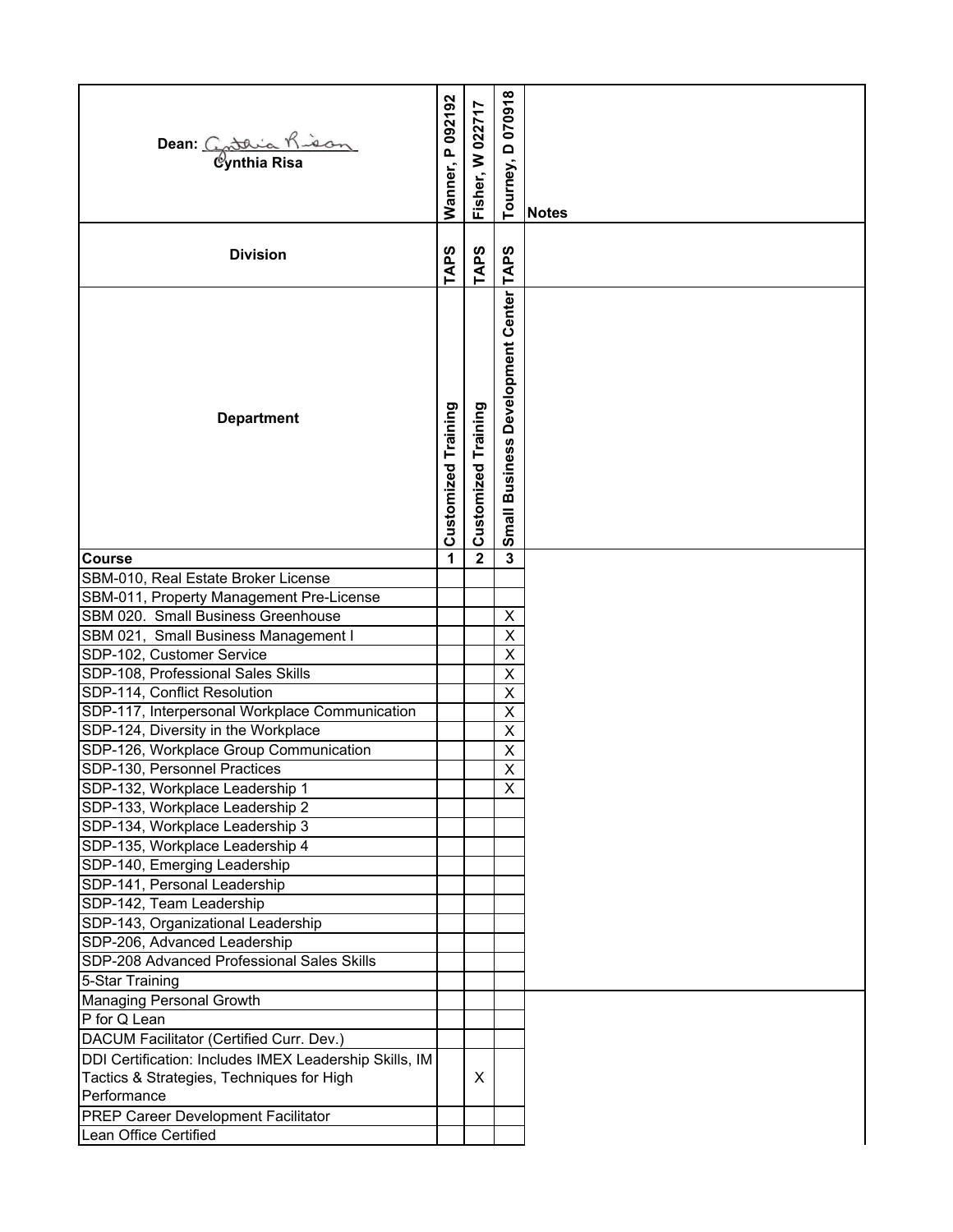| <b>Activities/Business Liaison</b>     |   |  |
|----------------------------------------|---|--|
| Environmental                          |   |  |
| Advising                               |   |  |
| Outreach                               |   |  |
| Marketing                              |   |  |
| <b>Health Care</b>                     |   |  |
| Manufacturing                          | X |  |
| Municipal/Government                   |   |  |
| Non-Profit                             |   |  |
| Retail                                 |   |  |
| Transportation                         |   |  |
| <b>High Tech</b>                       |   |  |
| <b>Skill Areas/Sets</b>                |   |  |
| <b>Business Solutions Packaging</b>    |   |  |
| <b>Focus Groups</b>                    |   |  |
| <b>Consortium Building</b>             |   |  |
| <b>Course Development</b>              | X |  |
| <b>Curriculum Development</b>          | X |  |
| <b>Event/Conference Planning</b>       |   |  |
| Event/Conference Planning Management   |   |  |
| <b>Grant Writing</b>                   |   |  |
| <b>Grant Management</b>                |   |  |
| <b>Needs Assessment</b>                | X |  |
| <b>Masters Continuing Education</b>    |   |  |
| <b>Project Outreach Advising</b>       |   |  |
| Sales & Marketing                      |   |  |
|                                        |   |  |
| <b>Strategic Planning Facilitation</b> |   |  |

Instructional skillls include courses within CDT, CWE, MFG, WLD, FRP. Outreach in manufacturing includes needs asessment, consultation and training/curriculum development. Participate in discussions on behalf of manufacturing training; Represent CCC manufacturing training/education to the Willamette-Columbia Workforce Collaborative; Provide contracted manufacturing classes for industry; Advise on industry solution package development in manufacturing.

2. Tourney: Teaches courses in Quickbooks, cybersecurity, finance, operations, human resources, business transition and technology.